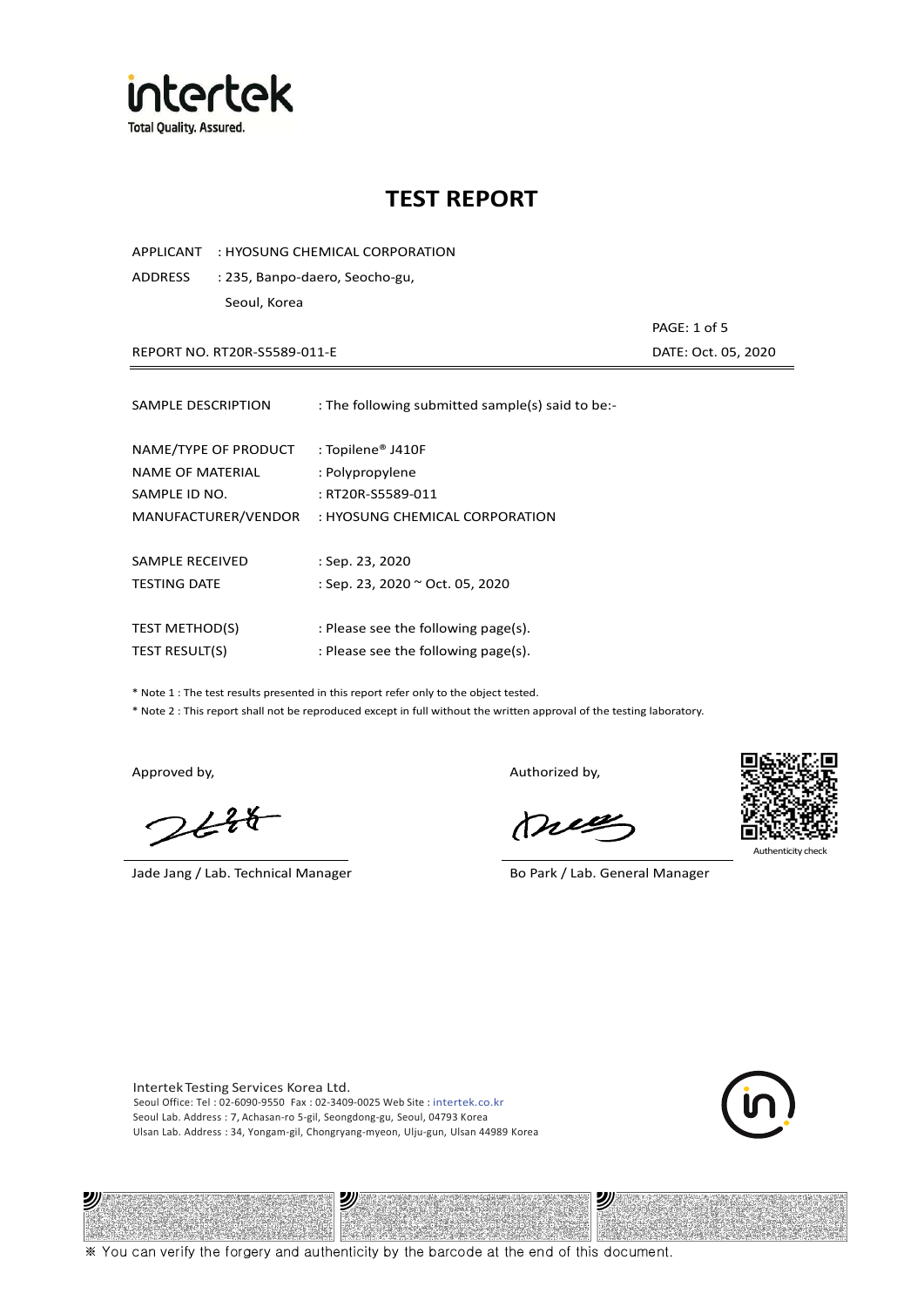

REPORT NO. RT20R-S5589-011-E DATE: Oct. 05, 2020

PAGE: 2 of 5

SAMPLE ID NO. : RT20R-S5589-011 SAMPLE DESCRIPTION : Topilene® J410F

| <b>TEST ITEM</b>                        | <b>UNIT</b> | <b>TEST METHOD</b>                                                                                                                          | <b>MDL</b>              | <b>RESULT</b> |
|-----------------------------------------|-------------|---------------------------------------------------------------------------------------------------------------------------------------------|-------------------------|---------------|
| Cadmium (Cd)                            | mg/kg       | With reference to<br>IEC 62321-5 Edition 1.0: 2013.                                                                                         | 0.5                     | N.D.          |
| Lead (Pb)                               | mg/kg       | by acid digestion and<br>determined by ICP-OES                                                                                              | 5                       | N.D.          |
| Mercury (Hg)                            | mg/kg       | With reference to<br>IEC 62321-4 Edition 1.0 : 2013,<br>by acid digestion and<br>determined by ICP-OES                                      | $\overline{2}$          | N.D.          |
| Hexavalent Chromium (Cr <sup>6+</sup> ) | mg/kg       | With reference to<br>IEC 62321-7-2<br>Edition 1.0 : 2017,<br>by alkaline/toluene digestion<br>and determined by UV-VIS<br>Spectrophotometer | 8                       | N.D.          |
| Polybrominated Biphenyl (PBBs)          |             |                                                                                                                                             |                         |               |
| Monobromobiphenyl                       | mg/kg       |                                                                                                                                             | 5                       | N.D.          |
| Dibromobiphenyl                         | mg/kg       |                                                                                                                                             | 5                       | N.D.          |
| Tribromobiphenyl                        | mg/kg       |                                                                                                                                             | 5                       | N.D.          |
| Tetrabromobiphenyl                      | mg/kg       | With reference to                                                                                                                           | $\overline{\mathbf{5}}$ | N.D.          |
| Pentabromobiphenyl                      | mg/kg       | IEC 62321-6 Edition 1.0 : 2015,                                                                                                             | 5                       | N.D.          |
| Hexabromobiphenyl                       | mg/kg       | by solvent extraction and                                                                                                                   | 5                       | N.D.          |
| Heptabromobiphenyl                      | mg/kg       | determined by GC/MS                                                                                                                         | 5                       | N.D.          |
| Octabromobiphenyl                       | mq/kg       |                                                                                                                                             | 5                       | N.D.          |
| Nonabromobiphenyl                       | mg/kg       |                                                                                                                                             | 5                       | N.D.          |
| Decabromobiphenyl                       | mg/kg       |                                                                                                                                             | 5                       | N.D.          |
| Polybrominated Diphenyl Ether (PBDEs)   |             |                                                                                                                                             |                         |               |
| Monobromodiphenyl ether                 | mg/kg       |                                                                                                                                             | 5                       | N.D.          |
| Dibromodiphenyl ether                   | mg/kg       |                                                                                                                                             | 5                       | N.D.          |
| Tribromodiphenyl ether                  | mg/kg       |                                                                                                                                             | 5                       | N.D.          |
| Tetrabromodiphenyl ether                | mg/kg       | With reference to                                                                                                                           | 5                       | N.D.          |
| Pentabromodiphenyl ether                | mg/kg       | IEC 62321-6 Edition 1.0 : 2015,                                                                                                             | 5                       | N.D.          |
| Hexabromodiphenyl ether                 | mg/kg       | by solvent extraction and                                                                                                                   | 5                       | N.D.          |
| Heptabromodiphenyl ether                | mg/kg       | determined by GC/MS                                                                                                                         | 5                       | N.D.          |
| Octabromodiphenyl ether                 | mg/kg       |                                                                                                                                             | 5                       | N.D.          |
| Nonabromodiphenyl ether                 | mg/kg       |                                                                                                                                             | 5                       | N.D.          |
| Decabromodiphenyl ether                 | mg/kg       |                                                                                                                                             | 5                       | N.D.          |

Tested by : Jooyeon Lee, Seulgi Park, Jessica Kang

Notes : mg/kg = ppm = parts per million  $<$  = Less than

沙

N.D. = Not detected ( <MDL )

MDL = Method detection limit

Intertek Testing Services Korea Ltd. Seoul Office: Tel : 02-6090-9550 Fax : 02-3409-0025 Web Site : intertek.co.kr Seoul Lab. Address : 7, Achasan-ro 5-gil, Seongdong-gu, Seoul, 04793 Korea Ulsan Lab. Address : 34, Yongam-gil, Chongryang-myeon, Ulju-gun, Ulsan 44989 Korea

沙

沙

※ You can verify the forgery and authenticity by the barcode at the end of this document.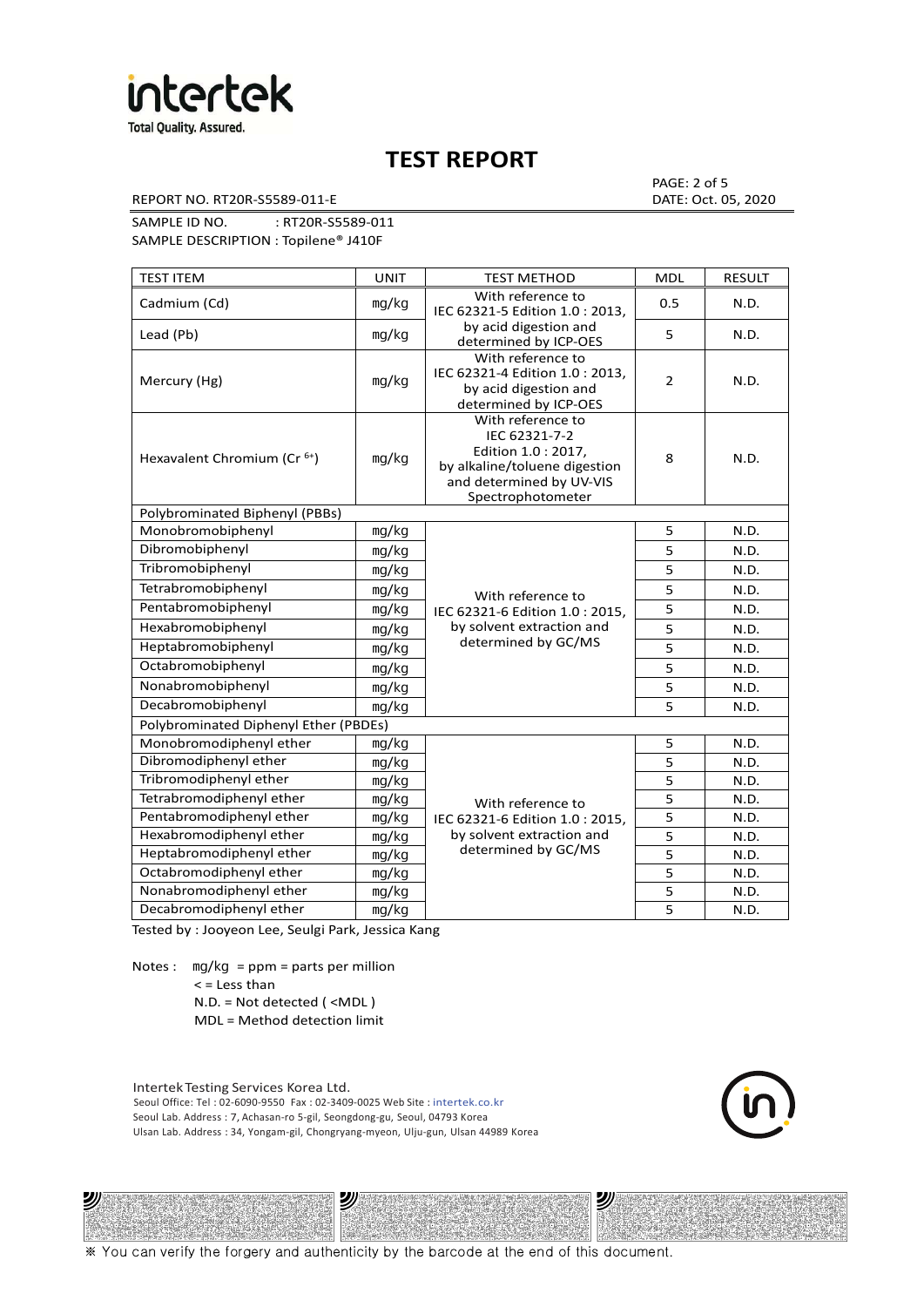

REPORT NO. RT20R-S5589-011-E DATE: Oct. 05, 2020

PAGE: 3 of 5

SAMPLE ID NO. : RT20R-S5589-011 SAMPLE DESCRIPTION : Topilene® J410F

| <b>TEST ITEM</b>                     | CAS NO.       | <b>UNIT</b> | <b>TEST METHOD</b>                                      | <b>MDL</b> | <b>RESULT</b> |
|--------------------------------------|---------------|-------------|---------------------------------------------------------|------------|---------------|
| Dibutyl phthalate<br>(DBP)           | $84 - 74 - 2$ | mg/kg       | With reference to<br>IEC 62321-8<br>Edition 1.0 : 2017, | 50         | N.D.          |
| Di(2-ethylhexyl) phthalate<br>(DEHP) | 117-81-7      | mg/kg       |                                                         | 50         | N.D.          |
| Benzyl butyl phthalate<br>(BBP)      | 85-68-7       | mg/kg       | by solvent extraction<br>and determined by<br>GC/MS     | 50         | N.D.          |
| Diisobutyl phthalate<br>(DIBP)       | $84 - 69 - 5$ | mg/kg       |                                                         | 50         | N.D.          |

Tested by : Jessica Kang

Notes :  $mq/kg = ppm = parts per million$  $<$  = Less than N.D. = Not detected ( <MDL ) MDL = Method detection limit

\* View of sample as received;-

沙



Intertek Testing Services Korea Ltd. Seoul Office: Tel : 02-6090-9550 Fax : 02-3409-0025 Web Site : intertek.co.kr Seoul Lab. Address : 7, Achasan-ro 5-gil, Seongdong-gu, Seoul, 04793 Korea Ulsan Lab. Address : 34, Yongam-gil, Chongryang-myeon, Ulju-gun, Ulsan 44989 Korea

沙



沙

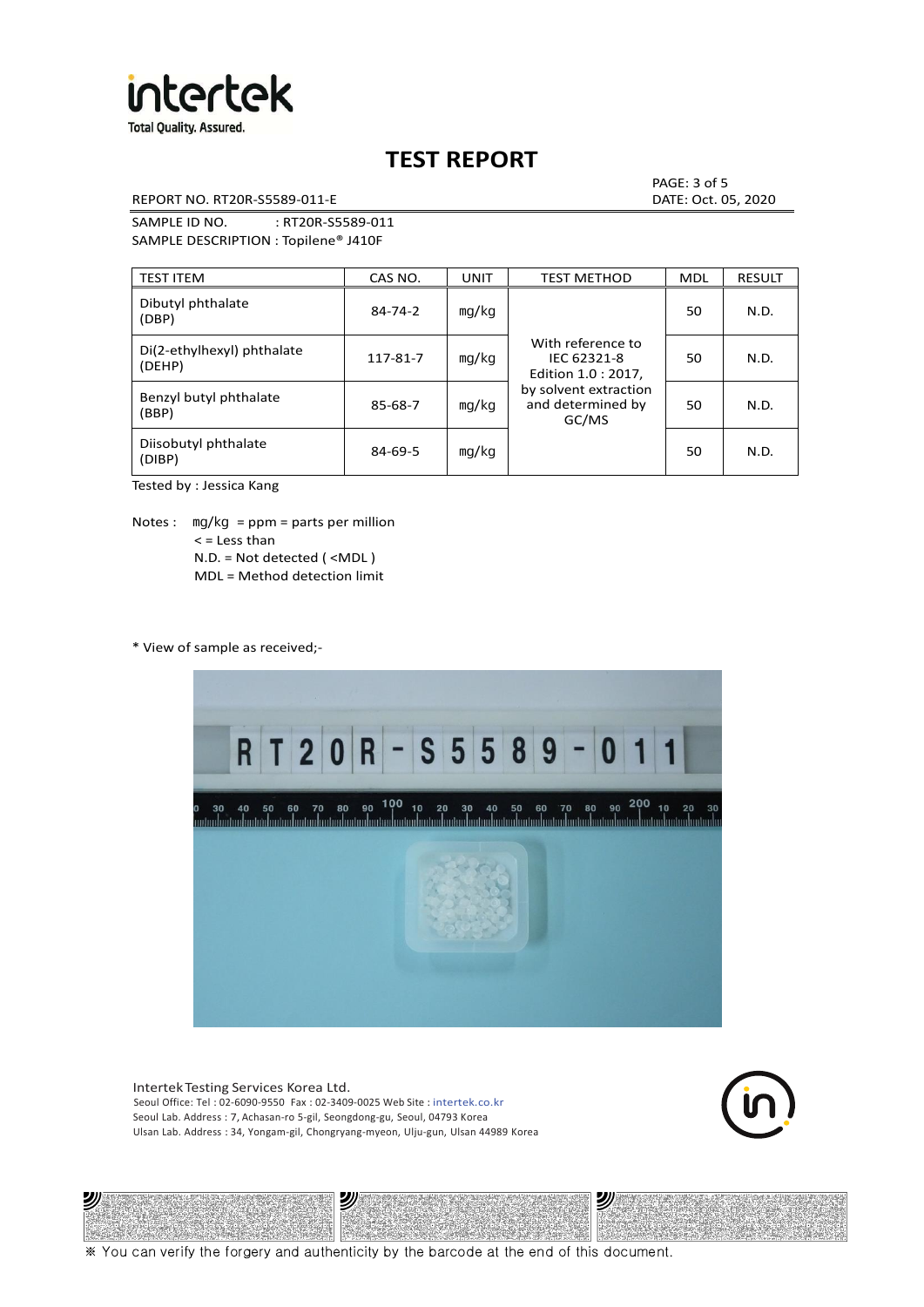

**Total Quality. Assured.** 

## **TEST REPORT**

REPORT NO. RT20R-S5589-011-E DATE: Oct. 05, 2020

PAGE: 4 of 5

SAMPLE ID NO. : RT20R-S5589-011 SAMPLE DESCRIPTION : Topilene® J410F



| *1 : List of appropriate acid : |                                                                     |
|---------------------------------|---------------------------------------------------------------------|
| Material                        | Acid added for digestion                                            |
| <b>Polymers</b>                 | $HNO3$ , HCl, HF, H <sub>2</sub> O <sub>2</sub> , H3BO <sub>3</sub> |
| <b>Metals</b>                   | $HNO3$ . HCl. HF                                                    |
| Electronics                     | $HNO3$ , HCl, H <sub>2</sub> O <sub>2</sub> , HBF <sub>4</sub>      |

\*2 : The samples were dissolved totally by pre-conditioning method according to above flow chart.

Intertek Testing Services Korea Ltd. Seoul Office: Tel : 02-6090-9550 Fax : 02-3409-0025 Web Site : intertek.co.kr Seoul Lab. Address : 7, Achasan-ro 5-gil, Seongdong-gu, Seoul, 04793 Korea Ulsan Lab. Address : 34, Yongam-gil, Chongryang-myeon, Ulju-gun, Ulsan 44989 Korea

沙

沙



沙